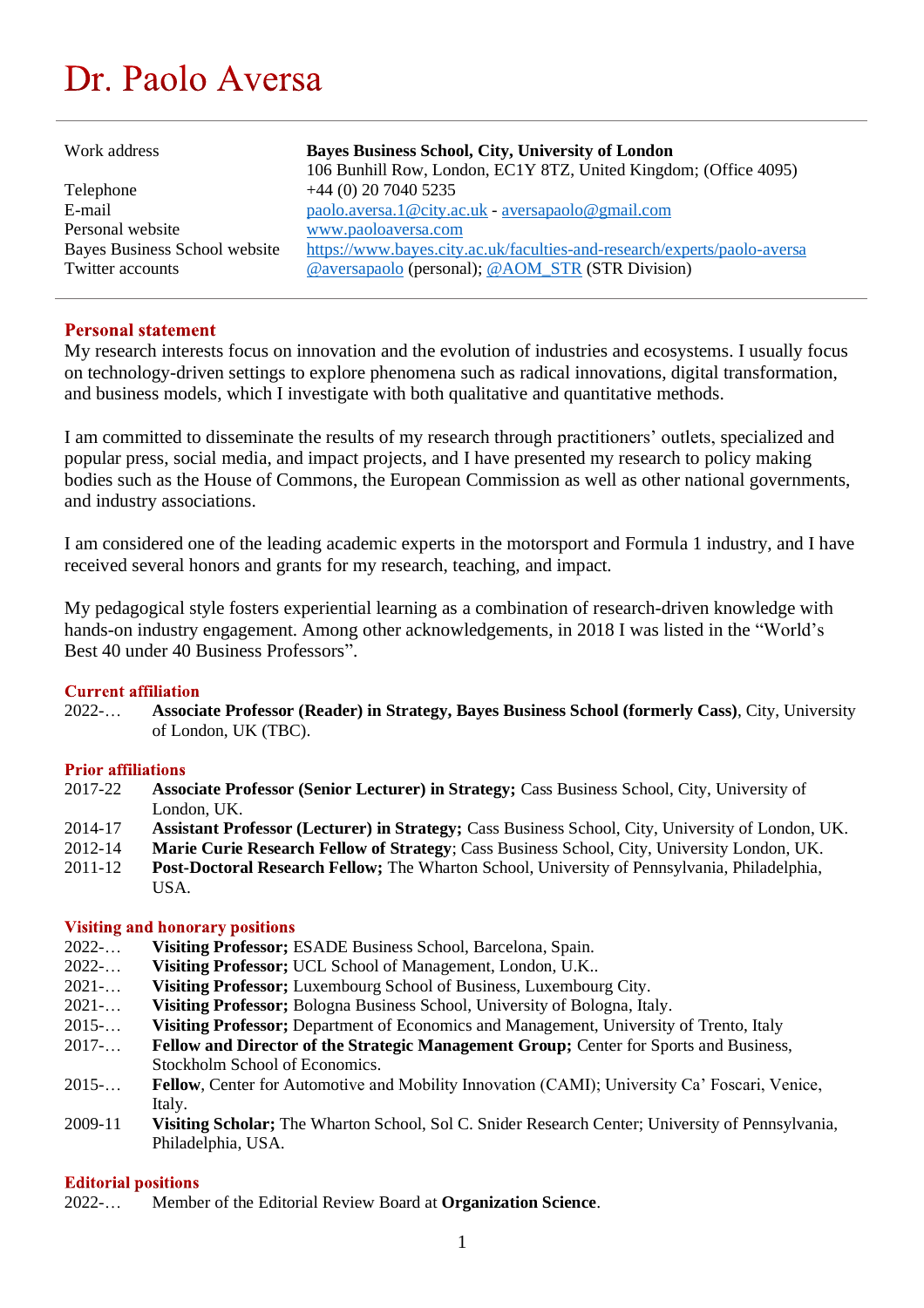- 2021-22 Co-Editor of the Special Forum at **Academy of Management Discoveries**: "A Whole Different Ball Game: Exploring the Modern Organizational Context Through the Lens of Sports".
- 2021-22 Co-Editor of Special Issue at **Journal of Management and Governance** "Leveraging Intersections in Management Theory and Practice".
- 2020-… Member of the Editorial Review Board at **Academy of Management Discoveries**.

#### **Education**

- 2008-11 **Ph**.**D**. **in Management (Strategy)**; University of Bologna. Supervisors: S. Ferriani; G. Lorenzoni; A. Lipparini.
- 2005-07 **Master Degree. in Communication for Complex Organizations** (with honors), University of Padova (with honors  $-110/110$  cum laude).
- 2001-04 **Bachelor in Communication for Business,** University of Padova (with honors 110/110 cum laude).

#### **Main Publications**

(full publication list available upon request)

2021 Aversa, P., Bianchi, E., Gaio, L., Nucciarelli, A. The Grand Tour: The role of catalyzing places for industry emergence. *Academy of Management Journal 1,2 (published online).*

**Finalist for the Best Entrepreneurship Paper Award**, OMT Division – AOM Annual Meeting 2021.

- 2021 Aversa P. Schreiter, K., Guerrini, F. 2021. The birth of a business icon through cultural branding: Ferrari and the Prancing Horse, 1923 -1947. *Enterprise and Society <sup>3</sup> (published online).*
- 2021 Aversa, P., Furnari, S., Jenkins M. 2021. The primordial soup: Exploring the emotional micro-foundations of cluster genesis. *Organization Science*. *1,2 (published online).*

**Nominated for the Best Paper Award**, Strategic Management Society Annual Conference - 2018, Paris.

- 2021 Aversa, P., Huyghe, A., Bonadio, G. 2021. First impressions stick: Market entry strategies and category priming in the digital domain. *Journal of Management Studies. 1,2* 58(7): 1721-1760.
- 2021 Cozzolino, A., Corbo, L., Aversa, P. 2021. Digital platform-based ecosystems: The evolution of collaboration and competition between incumbent producers and entrant platforms. *Journal of Business Research. <sup>3</sup>* 125: 385–400.
- 2021 Aversa, P., Formentini, M., Iubatti, D., Lorenzoni, G. 2021. Digital Machines, Space, and Time: Towards a Behavioral Perspective of Flexible Manufacturing. *Journal of Product Innovation Management*, *2* 38(1): 114-141.
- 2020 Aversa, P., Haefliger, S., Hueller, F., & Reza, D. G. 2021. Customer complementarity in the digital space: Exploring Amazon's business model diversification. *Long Range Planning*, *<sup>3</sup>* 54(5) *(in press).*
- 2019 Aversa, P., Hervas-Drane, A., & Evenou, M. 2019. Business model responses to digital piracy. *California Management Review, <sup>3</sup>* 61(2): 30-58.
- 2018 Aversa, P., Guillotin. O. 2018. Firm technological responses to regulatory changes: A Longitudinal Study in the Le Mans Prototype Racing, *Research Policy1,2* . 47(9): 1655-1673.
- 2018 Aversa, P., Cabantous, L., Haefliger, S. 2018. When decision support systems fail: Insights for strategic information systems from Formula 1. *The Journal of Strategic Information Systems<sup>2</sup>* , 27(3): 221-236.
- 2017 Aversa, P., Haefliger, S., Reza, D. 2017. Building a winning a business model portfolio. *MIT Sloan Management Review1,3*, 58(4): 49-54*.*
- 2017 Aversa, P., Berinato, S. 2017. Sometimes, less innovation is better. *Harvard Business Review1,3* May-June 95(3): 38-39.
- 2015 Marino, A., Aversa, P., Mesquita, L., Anand, J. 2015. Driving performance via exploration in changing environments. Evidence from Formula One racing. *Organization Science1,2* 26(4): 1079-1100.

**1 st Prize EBS-SIIE Best-Paper-Award "Innovation Management" 2015** for "outstanding scientific papers on innovation and technology management that combine cutting-edge research and high practical relevance, providing state-of-the-art insights".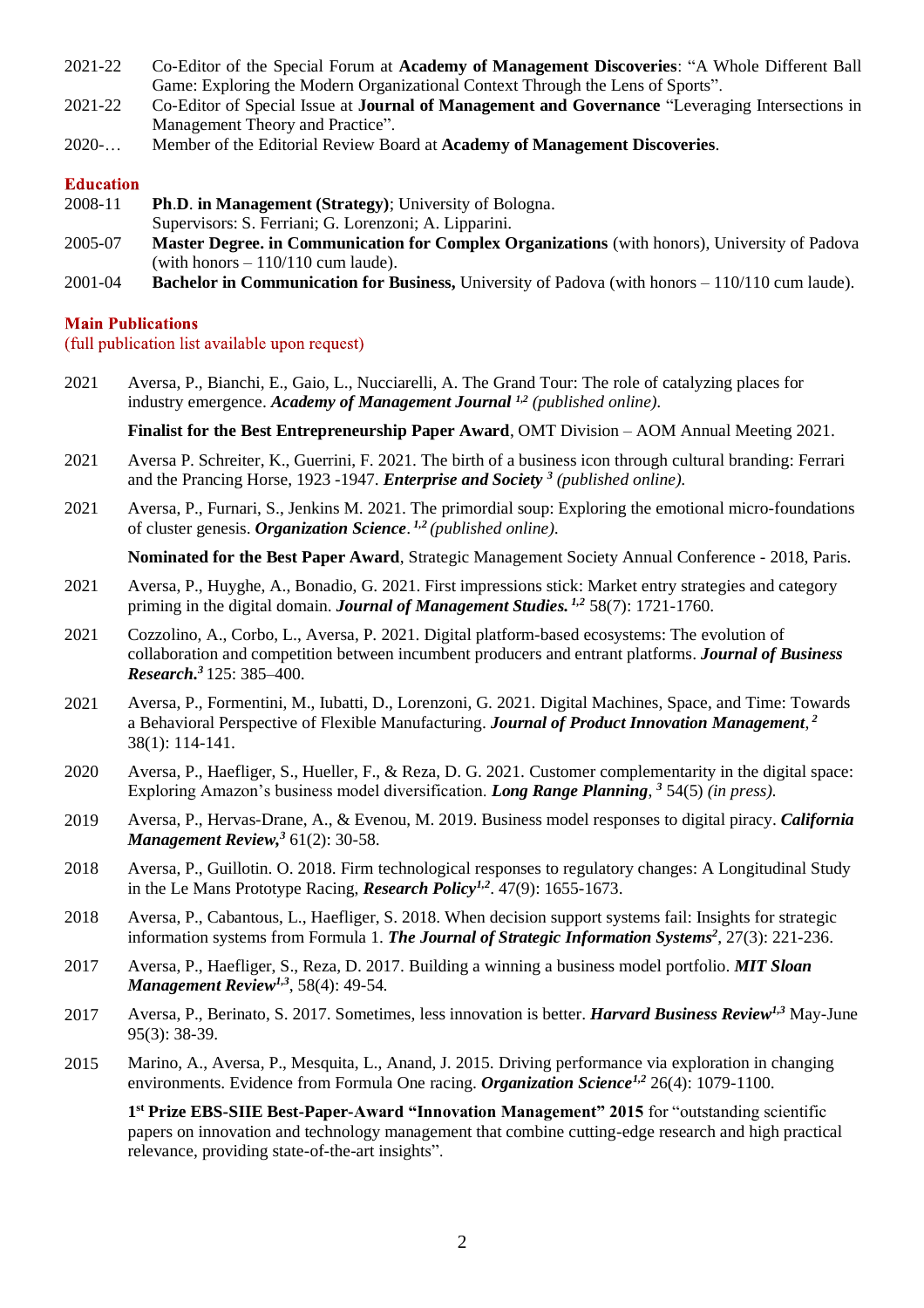2015 Aversa P, Furnari S, Haefliger S. 2015. Business model configurations and performance: A qualitative comparative analysis in Formula One racing, 2005–2013. *Industrial and Corporate Change <sup>3</sup>* 24(3): 655- 676

## **Included in the "ICC Editor's Choice"**

2015 Aversa, P., Haefliger, S., Rossi, A., Baden-Fuller, C. 2015. From business model to business modeling: Modularity and manipulation. *Advances in Strategic Management* 33: 135-185*.*

# **[ <sup>1</sup>FT 50; <sup>2</sup>ABS 4/4\*; <sup>3</sup>ABS 3]**

## **Research pipeline**

| Fonti, F., Ross, J., Aversa P., Ertug, G. Leveraging sports data to advance macro<br>management research: A review. (proposal). <b>Journal of Management.</b>                                         |
|-------------------------------------------------------------------------------------------------------------------------------------------------------------------------------------------------------|
| Aversa, P., Haefliger, S., Baden-Fuller, C. Business model diversification. Supply-<br>side and demand-side complementarities. Long Range Planning.                                                   |
| Aversa, P., Pace. C., Taticchi C., Michaelides M. How Does the Adoption of a<br>Sustainable Value Proposition Progressively Influence the Structure of an<br>Ecosystem? Strategic Management Journal. |
| Aversa P., Hueller, F. Digital Diversification, in Cennamo C., Dagnino, G., Zhu, F.<br>Elgar Handbook of Research on Digital Strategy (invited book chapter).                                         |
| Aversa, P. Howard, A., Makarova, M. The social attribution of innovation:<br>Uncovering the heads behind the guillotine. Organization Science.                                                        |
| Hallila, P., Frankort, H., Aversa. How does external competitive pressure on a firm<br>affect employees' competitive behaviors? Organization Science.                                                 |
| Sharma, S., Moliterno, T., Aversa, P. Riders on the Storm: Risk-taking as a Substitute<br>for Resource- and Capability-based Competitive Advantages. Strategic Management<br>Journal.                 |
| Aversa, P. Iannucci, V. Changing tune: Exploring processes and tensions In the<br>transition from movement to business. Academy of Management Journal.                                                |
| Aversa, P., Moeen, M. Breaking the sound but not the scale barrier: Understanding<br>industry stall through the rise and fall of the Concorde. Administrative Science<br>Quarterly.                   |
|                                                                                                                                                                                                       |

\*full paper available

#### **Main Awards**

- 2018 **"Talented Young Italians" Award –** category **"Research and Innovation"**. Awarded by the Italians Chamber of Commerce in the UK and Italian Embassy in London for "individuals who have succeeded in their endeavors in the UK, at the same time keeping a link with Italy and fostering exchanges between the two countries".
- 2018 **World's Best 40 under 40 Business Professors,** Poets & Quants (among the first Italians ever listed).
- 2015 **'Marie-Curie Fellow of the Week'** selected by the European Commission out of the entire pull of fellows.
- 2014 **"Runner-up Finalist" Marie-Curie Communicating Science Prize** (shortlist of 10 research projects with the highest impact on the media– only finalist from Economics and Social Sciences).
- 2011 **Best Doctoral Paper Award,** EURAM Conference.

#### **Main Grants**

- 2020 **IPADE Digital Engagement Project** (research and education); Value: 75,000.
- 2016 **EPSRC 3DP-RDM Research Grant,** awarded by the Institute of Manufacturing, University of Cambridge, UK; "Driving Innovation in Redistributed Manufacturing: A Comparative Study in the British and Italian Motorsport Valleys". Value: £35,000.
- 2011 **Marie Curie Intra-European Fellowships** (IEF); "Formula One" Project- Duration: 24 months; value €200,000.
- 2010 **Research Grant**, awarded by Technogel US; Sim I-Space research project at the Wharton School. Value: \$110,000.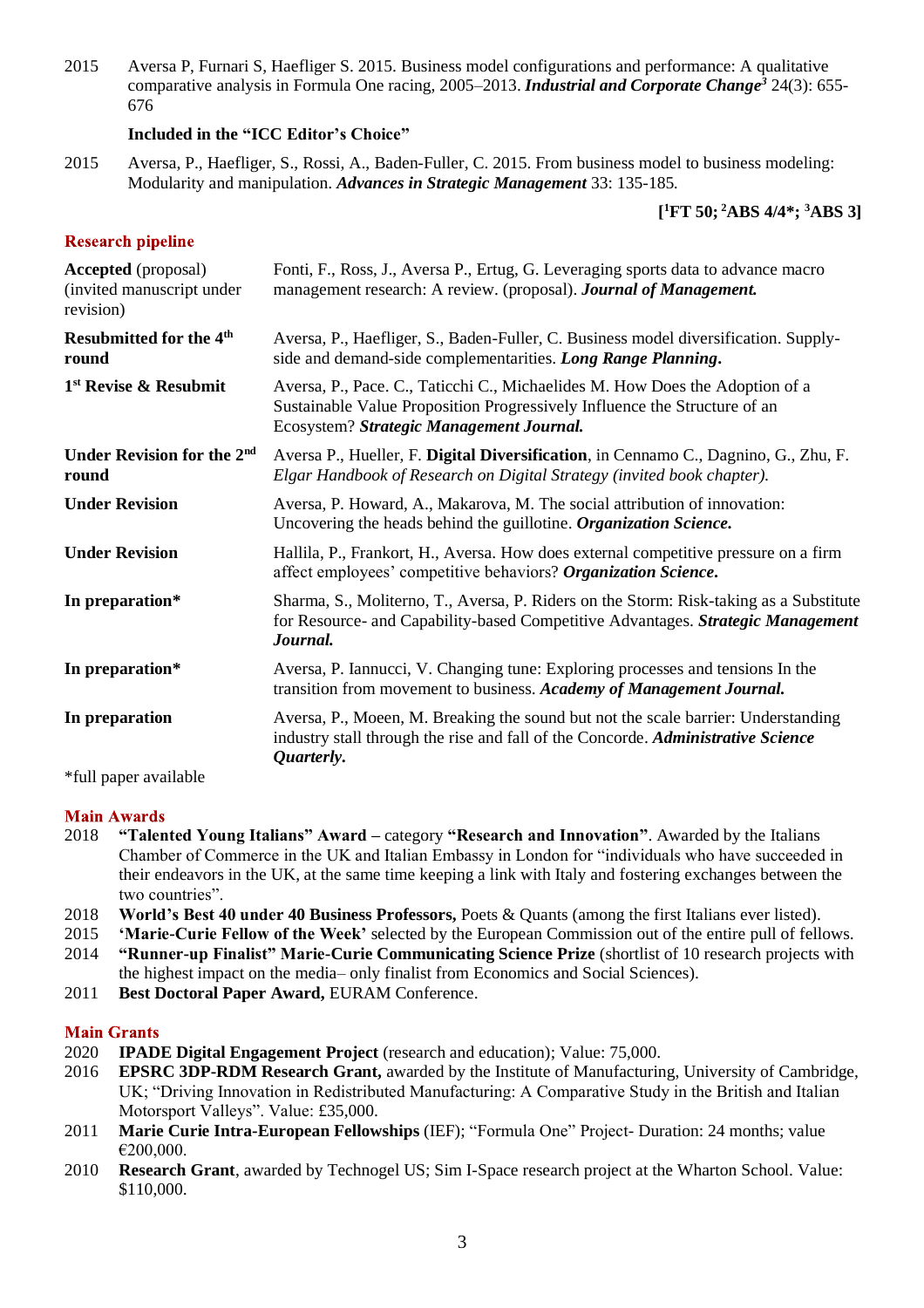#### **Scholarships**

- 2013 **Emerging Scholar scholarship,** Mack Institute, Wharton School (workshop).
- 2010 **Visiting scholarship;** Sol C. Snider Research Center (Wharton)**;** SimISpace2 project.
- 2010 **Marco Polo scholarship**, University of Bologna.
- 2009 **VIU-Duke scholarship**, Venice International University and Duke University (summer school).

#### 2021 REF impact case

2021 Aversa, P. 'Performance in the Formula 1 industry - impact and tools within and beyond the racetrack.' *Cass Business School* (work in progress – document available).

#### **Research reports**

2015 Aversa, P. "Result In Brief : Formula One, technological innovation and performance", CORDIS, European Commission; AJ86RH5GYM - Project reference: 301688. Translated in 5 languages and diffused to all the countries in the European Union. https://cordis.europa.eu/project/rcn/103394\_en.html

#### **Invited presentations**

- 2022 University of York; Tolouse Business School; ESADE;
- 2020 Vrije Universiteit Amsterdam; Macquarie University, Sydney; University of Trento; Politecnico di Milano.
- 2019 STR Research committee day, The Wharton School; UCD Dublin; Assemblea Giovani di Confindustria Triveneto (Cortina); Harvard Business School, University of Tilburg; CUNEF Madrid.
- 2018 STR Research committee day, The Wharton School; Warwick Business School; University of Cagliari; Ca' Foscari Venice; IESEG Paris, University of Southampton; University of Liverpool; Assemblea Giovani di Confindustria Verona.
- 2017 INSEAD; University of Bologna; University of Cambridge, BPS Executive Committee Research Day, UCD Dublin; Stockholm School of Economics; TEDx City University.
- 2016 University of Cambridge, SKEMA Business School, Nice; Trento University; Ca' Foscari University (Venice); Essex Business School; University of Bolzano; École Polytechnique Fédérale de Lausanne (EPFL); Stockholm School of Economics; University of Liverpool Management School, European Parliament, Strasbourg; Parlamentarium, Brussels; House of Commons, London.
- 2015 'La Sapienza' University Rome; University of Trento; European Commission (Brussels); UNSW Sydney.
- 2014 Erasmus University Rotterdam; Grenoble Ecóle de Management; IESE Business School; Cass Business School; University of Catania; Bologna University; LUISS University Rome, Trento University.
- 2013 University of Padova; BI Norwegian Business School; Open University; Greenwich University.
- 2012 University of Pennsylvania; University of Padova.
- 2011 The Ohio State University; Hitotsubashi University, Tokyo; Saint Joseph University, Philadelphia.
- 2010 University of Padova; University of Pennsylvania.

#### **Presentations in peer-reviewed conferences**

| Orlando 2013; Philadelphia 2014; Vancouver 2015; Anaheim 2016; Atlanta 2017;<br>Chicago 2018; Tel Aviv 2018, London AOM MOC 2019; Virtual 2020; Virtual 2021. |
|---------------------------------------------------------------------------------------------------------------------------------------------------------------|
| Washington 2009; Rome 2010; Miami 2011; Prague 2012; Atlanta 2013; Madrid 2014;                                                                               |
| Denver 2015; Bolzano 2016 (keynote); Milan 2017; Paris 2018, Virtual 2019.                                                                                    |
| Helsinki 2012; Montreal 2013; Rotterdam 2014; Athens 2015; Naples 2016; Tallinn                                                                               |
| 2018; Edinburgh, 2019, Amsterdam 2021 (track keynote).                                                                                                        |
| Tallinn 2011; Reykjavik 2018 (keynote).                                                                                                                       |
| Venice 2017.                                                                                                                                                  |
| Sydney 2015.                                                                                                                                                  |
| Sydney 2015.                                                                                                                                                  |
| Koblenz 2012.                                                                                                                                                 |
| Rome 2015.                                                                                                                                                    |
| Milan 2010.                                                                                                                                                   |
| London 2012; 2013; 2014; 2015; 2016; 2017; 2018.                                                                                                              |
| Durham 2010; Venice 2015.                                                                                                                                     |
|                                                                                                                                                               |

#### Teaching and academic support\*

#### 2012-… **Cass Business School, City, University of London**

- 2020-… Executive MBA: MBM022 Strategic Leadership
- 2019-… Executive MBA Dubai: MBM221 Digital Technologies and Business Innovation. Module design and delivery.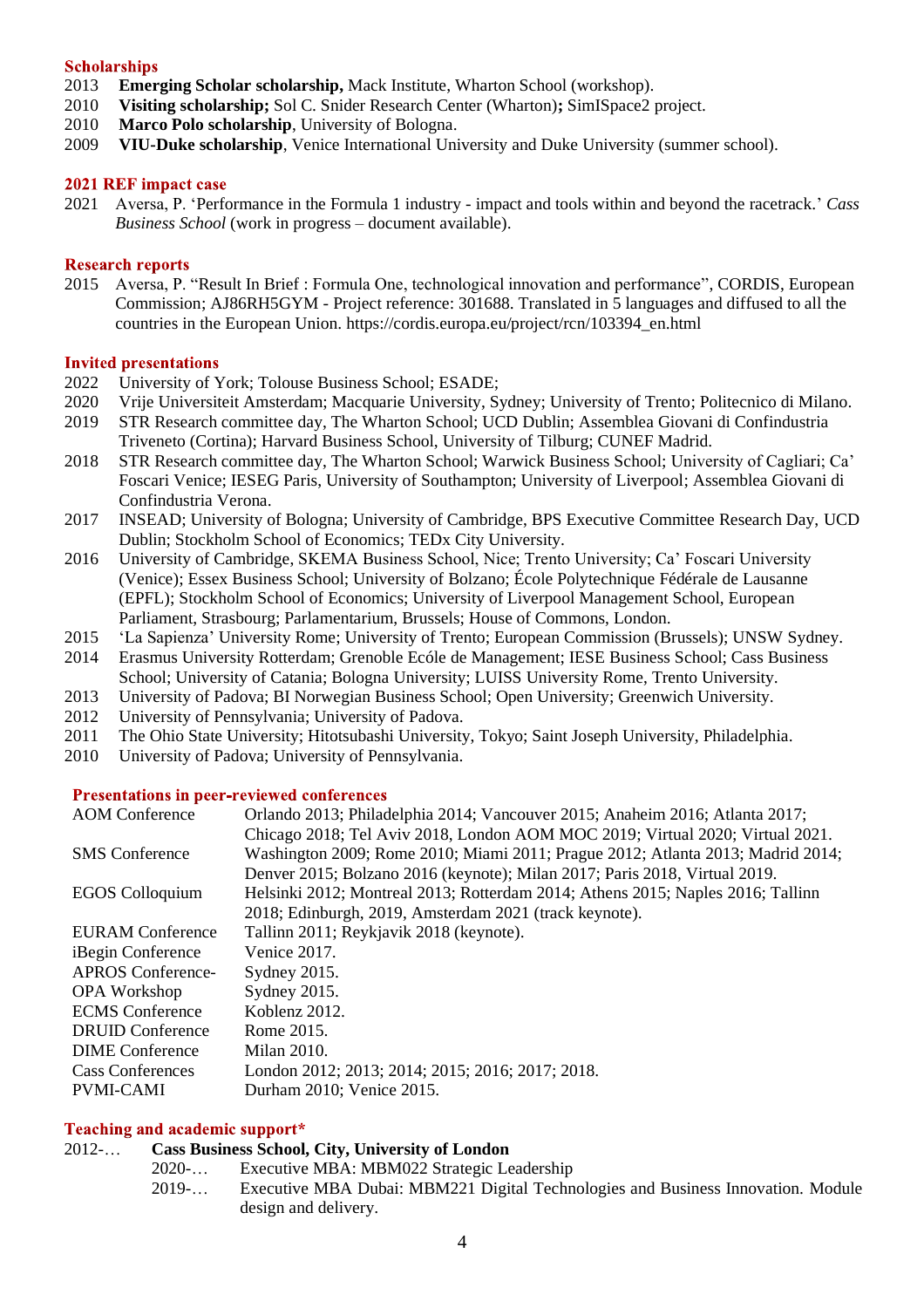- 2019-… Full-Time MBA: Consulting Week (Dublin, Ireland). Module design and delivery.
- 2018-… Exec. Education: Leading business model innovation (open program). Module design and delivery.
- 2017-… MBA: Course Director, Full-time MBA, Cass Business School.
- 2017-,,, Exec. Education: Strategy in 'Non-Executive Director open program' (w. PWC).
- 2016-… MSc: Design, innovation and branding (Abroad non-credited elective Milan, Italy). Module co-design (with Davide Ravasi) and delivery.
- 2016-… MSc: SMM278 Innovation in hyper-competition: Lessons from motorsport ( abroad credited elective – Emilia Romagna, Italy). Includes the 'Pit-Stop Challenge" roleplay - Module design and delivery.
- 2016 Ph.D.: SMM898 Strategy.
- 2015-17 MSc: SMM041 Strategic management and marketing. Module co-design and delivery.
- 2014-18 EMBA: Strategy (Induction) Executive MBA Dubai. Module design and delivery.
- 2014-… Full-Time MBA: MBM406 Strategy (Includes the 'Great Bake Off' roleplay). Module design and delivery.
- 2012-… MSc: SMM331 Advanced strategy analysis. Module design and delivery.
- 2015-… **University of Trento, Italy**
	- 2015-… MSc: Advanced strategy.

# 2014-16 **University of Padova, Italy**

2014-16 MSc: Advanced strategy.

## 2013-… **CUOA Business School, Italy**

- 2020-… EMBA: Corporate and business strategy.
- 2017-… MBA: Corporate and business strategy.
- 2013-… MSc: Corporate and business strategy.
- 2016-17 MSc: Strategy for luxury and specialty goods.
- 2011-12 **The Wharton School**, University of Pennsylvania; USA
	- 2011-12 MBA: MGMT 701 Strategy and Competitive Advantage (MBA) T.A. of Prof. Nikolaj Siggelkow.
	- 2011-12 EMBA: MGMT 801 Innovation, Change and Entrepreneurship (MBA) T.A. of Prof. Ian C. MacMillan

## 2005-06 **Bologna Business School, University of Bologna, Italy**

- 2008-09 Corporate Strategy, MBA Profingest.
- 2007-14 MSc and MBA: (Various strategy course) T.A. of Prof. Andrea Lipparini.

#### 2005-10 **University of Bologna, Italy**

2005-10 BSc and MSc: (Various strategy course) T.A. of Prof. Andrea Lipparini.

#### **[\*Notes: teaching evaluations available upon request. Avg. 4.6 out of 5.0; s.d. 0.3. min: 4.0; max. 4.9.]**

#### **Doctoral supervision**

- 2019-… Patrick Hallila (First year, Full time Ph.D. candidate, Cass Business School).
- 2018-… Francesca Hueller (Second year, Full time Ph.D. candidate, Cass Business School).
- 2017-… Rafael Ramírez de Alba López (Second year, Executive Ph.D. candida, Cass Business School).

#### **Executive education, consulting and collaborations**

| Scuderia Toro Rosso (Formula 1).                      | McKinsey & Company (strategy consulting).           |
|-------------------------------------------------------|-----------------------------------------------------|
| Liberty Media (Formula 1).                            | PWC (strategy consulting).                          |
| Fuller's Chiswick (spirits and hospitality).          | BTO (IT consulting).                                |
| Ferrero (confectionery).                              | Orbis Group (investment management).                |
| Gruppo Campari (spirits).                             | Jiangsu Soho (state-owned conglomerate).            |
| Beazley Group (insurance).                            | J-Cube (incubator).                                 |
| Staple Inn Actuarial Society (insurance).             | The Guide Dogs for the Blind Association (charity). |
| The Actuarial Network at Cass (insurance).            | PetsPyjamas (e-commerce).                           |
| Intellectual Property Associates Network (law firms). | Technogel (chemicals).                              |
| Cass Innovate.                                        | City Unruliversity (executive education).           |
| McLaren Applied Technologies (Formula 1).             | Leonardo S.p.A. (defence).                          |
| Calearo S.p.A. (telecommunications/automotive).       | Jiangsu Highhope (state-owned conglomerate).        |
| RPM Network (motorsport).                             | Asian Banking Leaders (Banking Malaysia).           |
| Husqvarna (power tools).                              | MBDA (defense).                                     |
|                                                       | Xiaomi (cell phones)                                |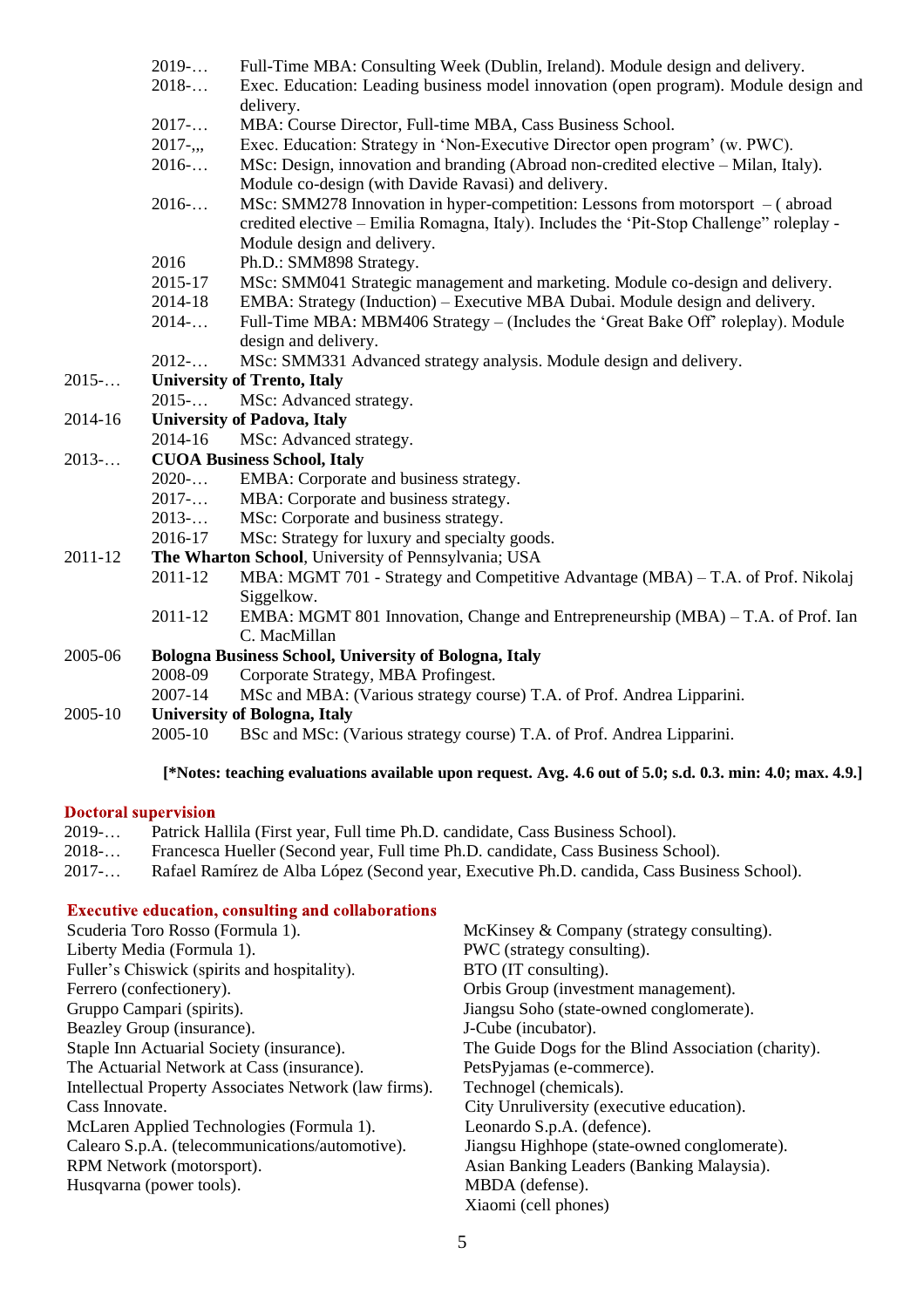#### **Professional experience**

- 2022-… Non-Executive Director, Zonin1821.
- 2013-… Officer for the Formula Student Italy, and the 'Formula 1 in School' competition, UK.
- 2010-12 Strategic marketing executive Technogel US Inc. Pittsburgh, PA, USA (chemicals).
- 2006-09 Business manager; Race UP, University of Padova Racing Team (motorsport).
- 2006-09 Marketing & communication manager; Reflex-Allen Group, Italy (automotive components).
- 2005-06 Sales area manager for Italy and Germany; Alps South Corp., Bologna, (biotech, prosthetics).
- 2005 Internship and project management; Ducati Motor Company, Bologna (motorbikes).

#### **Academic service**

- 2021 **Selected reviewer** for the **Organization Science Best Dissertation Award.**
- 2019 **Managerial and Organizational Cognition Division Annual Conference - organizer and co-chair.**  Cass Business School, June 2019. (Sponsors: AOM; MOC; Cass).
- 2017-21 **External examiner,** Cranfield School of Management (Full Time MBA and Exec. MBA).
- 2018-22 **Advisory board member,** Cranfield School of Management (Exec. MBA).
- 2017-… **Communications Director** and **appointed officer**, Strategic Management (STR) Division (formerly known as BPS Division**)** Academy of Management.
- 2017-18 **Selected reviewer** for the **Best Paper Award**, TIM Division, AOM.
- 2017 **Ph.D. External Examiner**, defense committee, University of Padova.
- 2017-18 **Junior Faculty Paper Development Workshop (PDW) organizer** AOM Conference. (Sponsor: STR/BPS)
- 2015-18 **Professional development workshop (PDW) organizer** 'Using sport data to advance management theory' AOM Conference. (Sponsors: OMT; STR/BPS; OB; RM)
- 2013 **Professional development workshop (PDW) organizer** 'Redefining Today's Role of Suppliers Within Alliances Toward a Peripheral View of Networks' AOM Conference (Sponsors: BPS, OM, TIM, IM).

2018, 2017, 2016 & 2014: **Best Reviewer Award,** Technology and Innovation Management Division, Academy of Management.

2017, 2016 & 2013: **Outstanding Reviewer Award,** Business Policy and Strategy Division, Academy of Management.

#### **Ad-hoc reviewer**

Academy of Management Journal, Academy of Management Perspectives, Academy of Management Discoveries, Organization Science, Organization Studies, Strategy Science, Strategic Management Journal, Strategic Entrepreneurship Journal, Journal of Operations Management, Journal of Management Studies, Long Range Planning, Journal of Product Innovation Management, Industrial and Corporate Change, Research Policy, California Management Review, The Journal of Strategic Information Systems, European Management Journal, European Management Review, Journal of International Management, Technovation, Technological Forecasting and Social Change, Journal of Knowledge Management, Innovation: Organization and Management; Cambridge University Press; Academy of Management Conference, Strategic Management Conference, EGOS Conference.

#### **Media exposure**

2011-21 **Media hits:** 350+ ca. (quotes, guest participations and authored pieces).

**Main outlets:** Financial Times, BBC World News, BBC Radio 5 Live, BBC Radio 4, Sky Tv, ESPN, Reuters, The Times, Sunday Times, Al Jazeera, New York Times, Forbes, Daily Mail, The Guardian, The Telegraph, Daily Telegraph, Sydney Morning Herald, City A.M, The Conversation, Het Financieele Dagblad, The National, Rai Uno, Corriere della Sera, Sole24Ore, La Stampa, Libero and most major sport outlets.

**Main countries** (in alphabetic order)**:** Australia, Bahrein, Brazil, Canada, China, France, Germany, India, Ireland, Italy, Japan, Jordan, Malaysia, Netherlands, New Zealand, Singapore, South Africa, U.A.E., U.K., U.S.A

#### **Selection of authored media articles**

Hervas-Drane, A., Aversa, P. 2019. Netflix is losing shows to rivals – will the music streaming market also splinter? *The Conversation (web).*

Aversa, P. 2017. End of the Ecclestone era gives F1 hope of a turbo-charged future. *The Conversation (web).*  Aversa, P. 2016. F1 champ Rosberg swaps winning for retirement but it shouldn't be a shock. *The Conversation (web).*